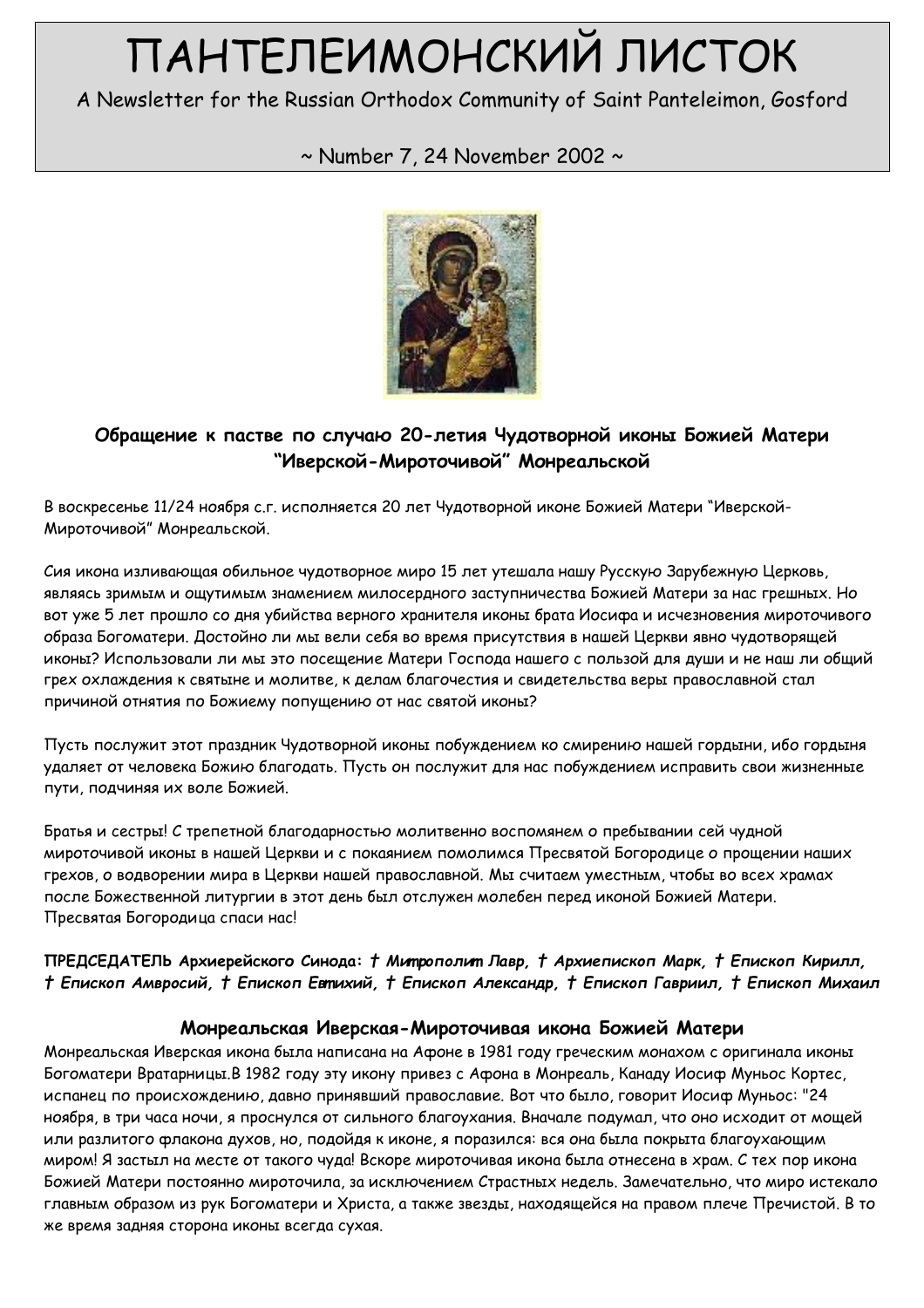Чудотворный образ побывал в Америке, Австралии, Новой Зеландии, в Болгарии и в Западной Европе. Везде, куда бы ни прибыла эта икона, она распространяла любовь и согласие, как, например, в одной общине, где ссорившиеся прихожане вновь обрели путь к молитве и церковному единению. Ее присутствие умножало молитвенный жар до такой степени, что литургии, совершаемые при ней, могли быть сравнимы с пасхальными, столь пламенными в Православной Церкви.

Известны многие случаи возврата людей к посещению храма, исповеди, причастию. Так, одна бедная женщина, узнав о смерти своего сына, готовилась лишить себя жизни, но, тронутая до глубины души при виде чудотворной иконы, раскаялась в своем ужасном намерении и немедленно исповедалась. Икона мироточила 15 лет. В ночь с 30 на 31 октября 1997 года хранитель иконы Иосиф Муньос Кортес был зверски убит в Афинах, а Чудотворная Иверская бесследно пропала.

## Appeal to the Flock on the 20th anniversary of the Myrrh-streaming Iveron Icon of the Mother of God of Montreal

Sunday, 11/24 November, will mark the 20th anniversary of the Myrrh-streaming Iveron Icon of the Mother of God of Montreal. This icon, which abundantly streamed miracle-working myrrh for 15 years, consoled our Russian Orthodox Church Outside of Russia, a visible and tangible symbol of the mercy of the intercession of the Mother of God for us sinners.

But now almost 5 years have passed since the day of the murder of the devoted caretaker of the icon, Brother Joseph, and of the disappearance of the Icon of the Mother of God. Did we act in a worthy manner during the presence in our Church of this Icon, which clearly performed miracles? Did we put to good use this visitation of the Mother of Our Lord for our souls, and is it not our collective sin of having grown cold towards this holy Icon and in our prayers, cold to the works of charity and witness to the Orthodox faith, that was the reason for its disappearance, through God's will?

May this holiday of the Miracle-working Icon serve to encourage us to humble our pride, for pride distances man from God's grace. May it serve as a reminder for us to correct our earthly paths, to subject our ways to the will of God.

Brothers and sisters! With tremulous gratitude we prayerfully recall the arrival of this wondrous myrrh-streaming Icon in our Church, and with repentance we pray to the Most-Holy Mother of God for the forgiveness of our transgressions, for peace to reign in our Orthodox Church. We deem it appropriate for all the churches to conduct a service of supplication [moleben] before the icon of the Mother of God after Divine Liturgy on this day.

Most-Holy Mother of God save us!

PRESIDENT of the Synod of Bishops, + Metropolitan Laurus, + Archbishop Mark, + Bishop Kyrill, + Bishop Ambroise, + Bishop Evtikhii, + Bishop Alexander, + Bishop Gabriel, + Bishop Michael

#### The Montreal Myrrh-streaming Iveron Icon of the Mother of God

The Montreal Iveron Icon was painted on Athos in 1981 by a Greek monk from the original Icon of the Mother of God the Portaitisa. In 1982, Jose Munoz Cortez, a Spaniard by origin who had long ago accepted Orthodoxy, brought this icon from Athos to Montreal, Canada. Here is what happened, said Jose Munoz: "On the 24th of November, at three o'clock in the morning, I was wakened by a powerful fragrance. At first I thought that it came from relics or a spilled bottle of perfume; but on going up to the icon, I was awestruck: it was entirely covered with fragrant myrrh! I froze on the spot at such a miracle! Soon the myrrh-streaming icon was taken to church. From that time, the Icon of the Mother God has continuously streamed myrrh, with the exception of Passion Week. It is remarkable that the myrrh has flowed out mainly from the hands of the Mother of God and Christ, and also from the star on the right shoulder of the Immaculate one. At the same time, the back side of the icon is always dry."

The wonderworking image has been in America, Australia, New Zealand, Bulgaria and Western Europe. No matter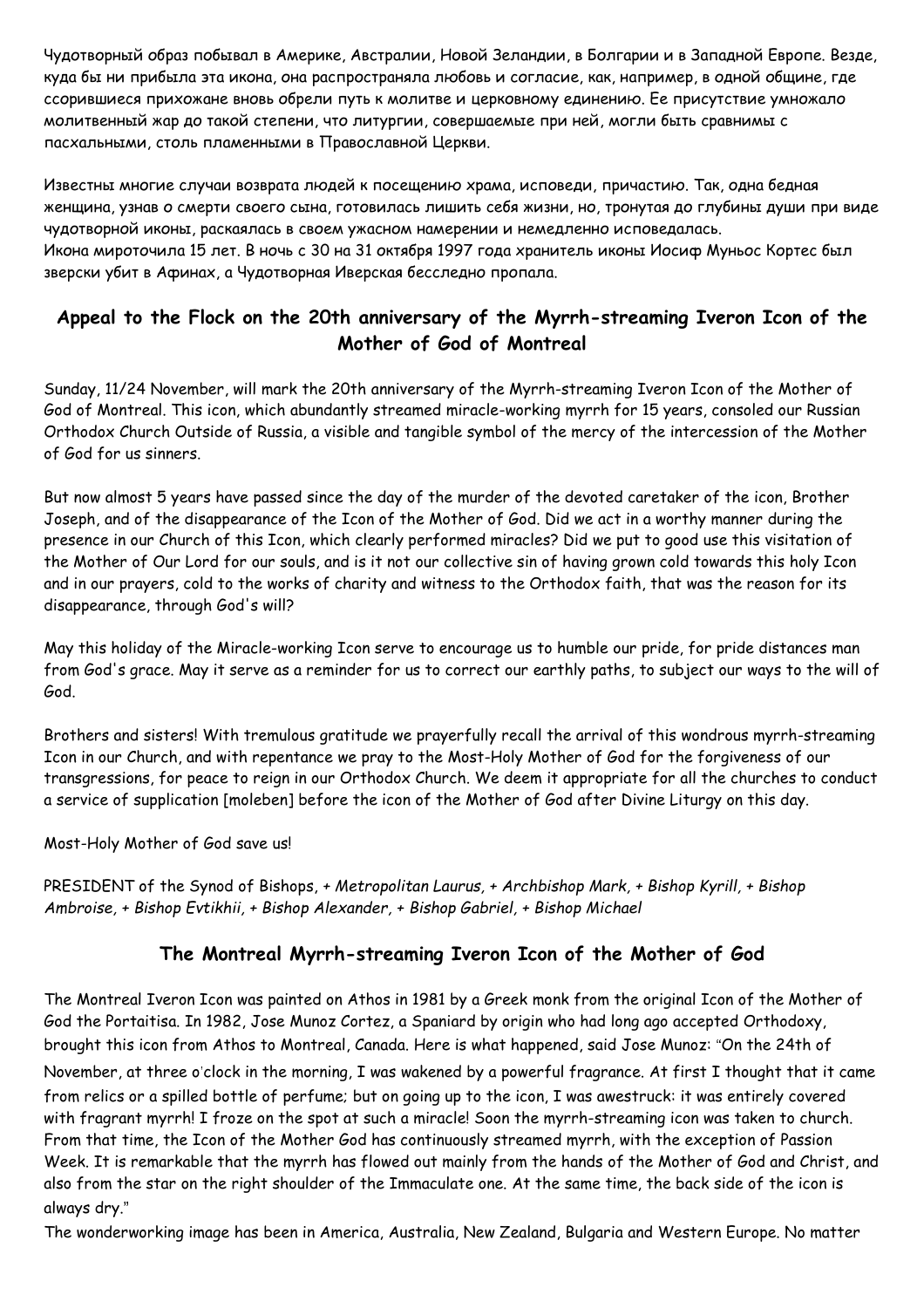where this icon has been, it has spread love and concord everywhere, as, for example, in one community where the quarrelling parishioners found once again the way to prayer and church unity. Its presence increased prayerful fervour to such an extent that Liturgies performed in its presence could be compared to paschal Liturgies, which are so intense in the Orthodox Church.

Many cases of people's return to attending church, to going to Confession, to receiving Communion are known. Thus, one poor woman, having learned of the death of her son, prepared to take her own life; but touched to the depths of her soul at the sight of the wonderworking icon, she repented of her horrible intention and immediately went to Confession.

The icon streamed myrrh for fifteen years. On the night of 30-31 October 1997, the custodian of the icon – Jose

Munoz Cortez – was brutally killed in Athens, and the wonderworking Iveron Icon vanished without a trace.

With a number of parishioners away this week, and the choir having already prepared for the Service of Intercession in Time of Drought, we will not be serving a moleben before the Iveron Icon on this day. Nevertheless, there will be a copy of the icon in church for veneration and will pray for the repose of the soul of Jose Munoz Cortez.

#### SERVICE OF INTERCESSION IN TIME OF DROUGHT

In the last newsletter it was announced that we would be serving the special service of request for rain today, 24 November 2002, in accordance with Archbishop Hilarion's request. This will take place after the Divine Liturgy. These are the troparia to be sung during the moleben:

Tone 2: O Lord Who at Thy command alterest the composition of the air: Do Thou grant abundant rain with health-bearing winds unto the land, that it may bear abundant fruits for Thy people and satisfy every living thing with Thy benefits, through the prayers of the Mother of God & of all the saints.

Tone 6: Knowing Thee as the creator and Fashioner and Bestower of all good things, O Lord, we fall down before Thee and earnestly beseech Thee: Spare us, O Kindhearted One, and, as Thou art good, forgive us our transgressions. And deliver Thy servants from Thy present righteous anger, granting fruitful rains unto the thirsting land, for Thou only art great in mercies.

## FATHER JOHN'S NAMEDAY

Tomorrow, 25<sup>th</sup> November, is the commemoration of St John the merciful, and Hieromonk John's name-day. Unfortunately, he is unable to serve with us today, as he is interstate. We congratulate him on the occasion and pray that God will grant him a prosperous and peaceful life, health and salvation, success in all things, and many years!

#### GOSFORD SERVICES IN DECEMBER & JANUARY

| 15 December | Sunday | 25 <sup>th</sup> Sunday after Pentecost                                               |           |
|-------------|--------|---------------------------------------------------------------------------------------|-----------|
|             |        | Divine Liturgy                                                                        | $9.00$ am |
| 5 January   | Sunday | Sunday before the Nativity of Christ                                                  |           |
|             |        | Divine Liturgy                                                                        | 9.00 am   |
| 19 January  | Sunday | Theophany - The Baptism of the Lord                                                   |           |
|             |        | Divine Liturgy                                                                        |           |
|             |        | followed by Great Blessing of Waters & blessing of                                    |           |
|             |        | parish homes                                                                          | $9.00$ am |
|             |        | A poucodo divided different vocation of consideration of the distribution of the day. |           |

A new schedule with details of services for January-May 2003 is available today.

#### OTHER IMPORTANT CHURCH DATES

28 November Начало Рождественскаго Поста Beginning of Nativity Fast